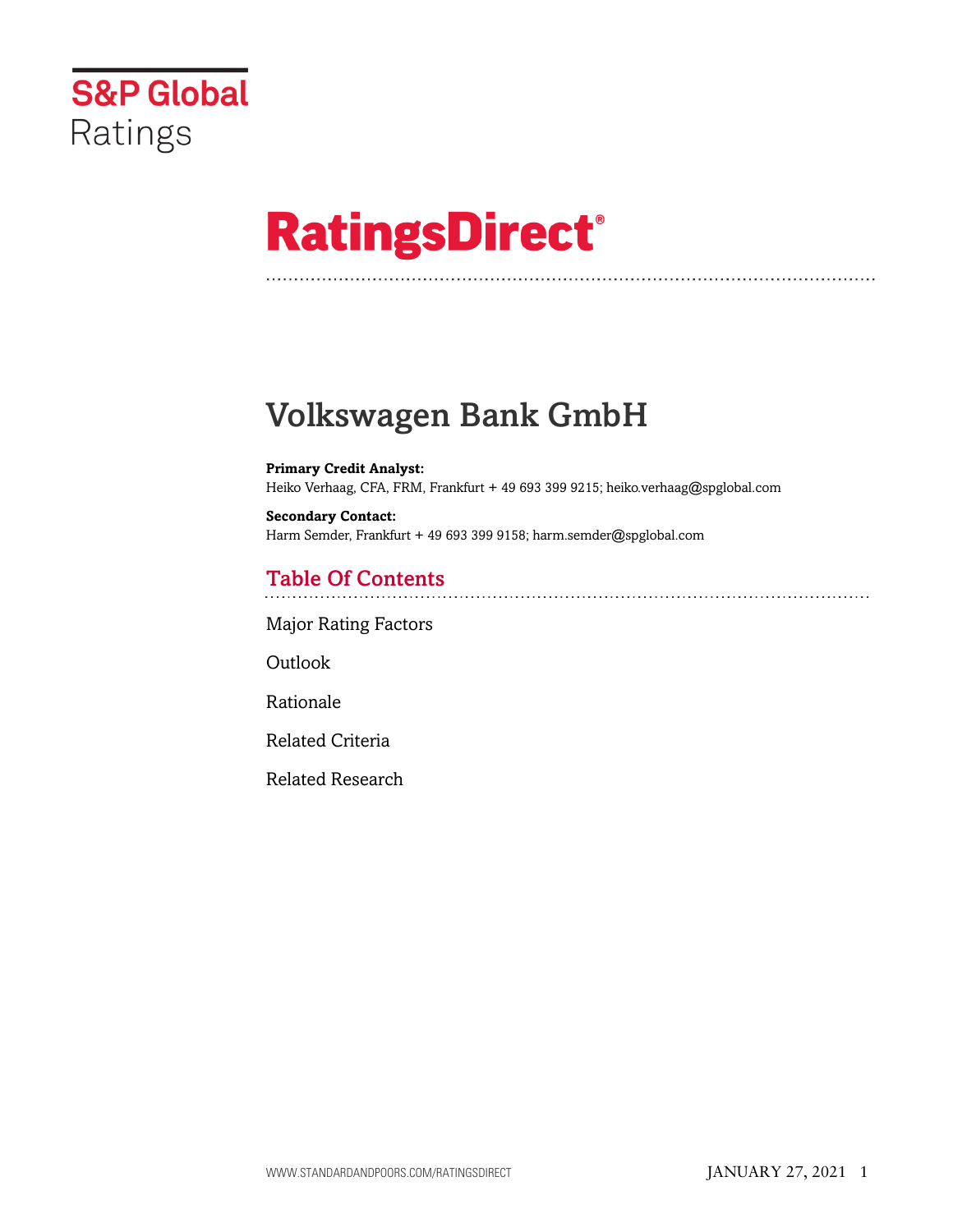## Volkswagen Bank GmbH



## <span id="page-1-0"></span>Major Rating Factors

| <b>Strengths:</b>                                                                                                                                                                 | <b>Weaknesses:</b>                                                                                                                                                                                               |
|-----------------------------------------------------------------------------------------------------------------------------------------------------------------------------------|------------------------------------------------------------------------------------------------------------------------------------------------------------------------------------------------------------------|
| • Regulated bank status, hosting Volkswagen's<br>European banking activities.<br>• Very strong capitalization and solid revenue<br>generation.<br>• A stable retail deposit base. | • New business dependence on the parent's auto<br>sales.<br>• Concentrated exposure and volatility in the car<br>finance business.<br>• Potential rating constraints from the relatively<br>weaker parent group. |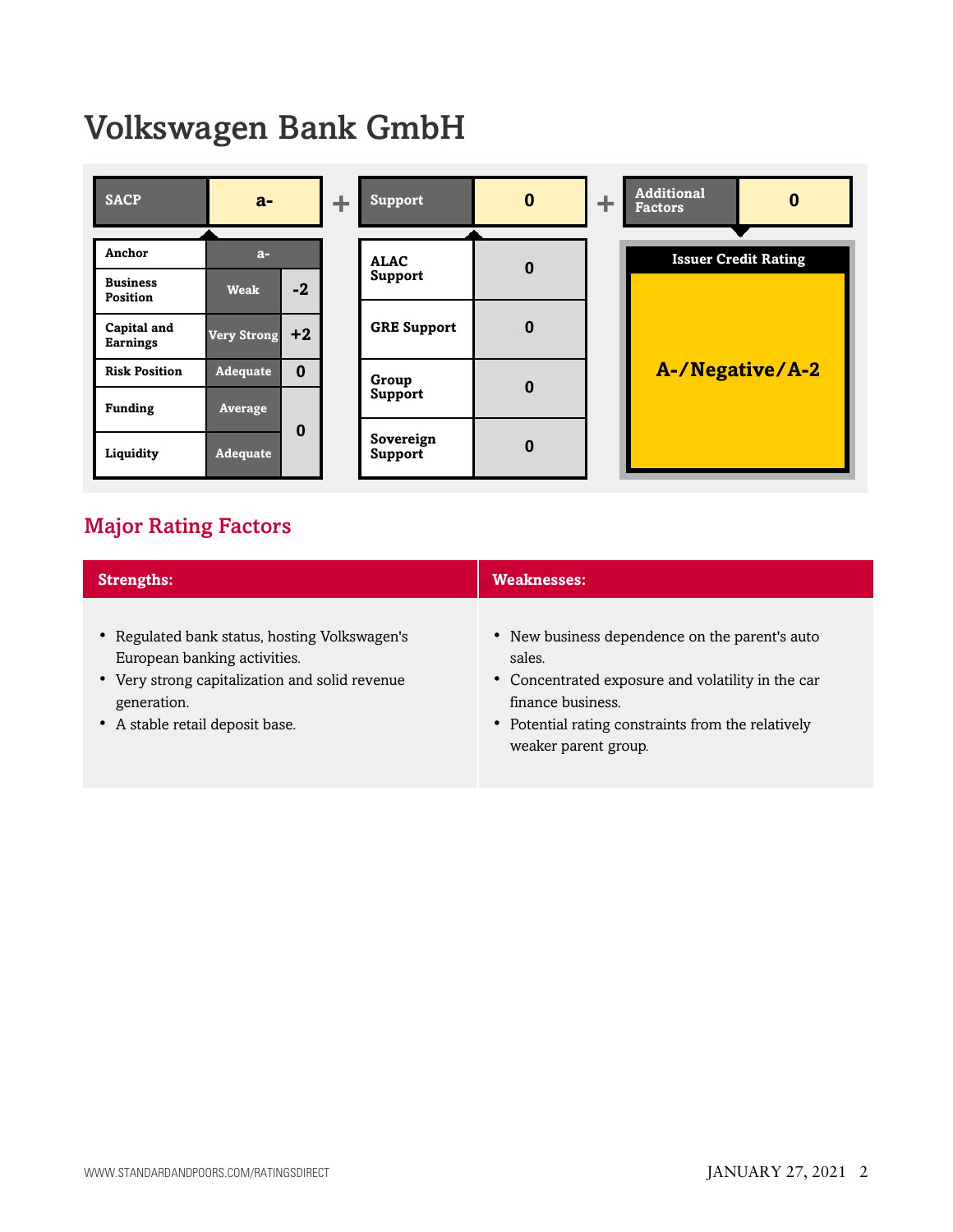## **Outlook: Negative**

The negative outlook on Volkswagen Bank GmbH (VW Bank) reflects the possibility of a downgrade over the next two years, mirroring S&P Global Ratings' negative trends for economic and industry risk in its Banking Industry Country Risk Assessment on Germany. It also reflects our negative outlook on Volkswagen AG (VW; BBB+/Negative/A-2), and additional pressures from COVID-19 on VW Bank's risk exposures and risk-adjusted profitability. Moreover, VW Bank has not fully finalized its strategic reorganization within the VW group, and changes to the geographic loan book distribution could lead to greater exposure and economic risks outside the German market.

## Downside scenario

We could lower our 'A-' long-term issuer credit rating on VW Bank, as well as our issue ratings on the bank's senior preferred debt, senior subordinated debt, and regulatory capital instruments if VW Bank's anchor were to deteriorate to 'bbb+' from 'a-', if we were to downgrade VW, or we saw idiosyncratic risk from COVID-19 stress that weakened VW Bank's stand-alone creditworthiness.

## Upside scenario

We could revise our outlook to stable over the next 24 months if economic and industry risk trends for the German banking industry stabilize. This would at least require successful regulatory and government action to stabilize borrowers and the domestic economy against COVID-19's effects. At the same time, any rating upside would require VW Bank demonstrating the strength of its restructured European business model and maintaining superior capitalization to buffer risks.

## <span id="page-2-0"></span>Rationale

As a fully owned captive finance subsidiary of German car producer VW, VW Bank has a core strategic business purpose of promoting the sale of products of the group, including support to VW dealers and stronger customer relationships. VW Bank hosts almost all European banking activities for VW Group that are under the authority of the European Central Bank (ECB), while unregulated and non-EU business is executed under Volkswagen Financial Services AG.

Our ratings on VW Bank recognize the bank's regional diversity, though still dominated by German operations, and its stable revenue. This is balanced by VW Bank's concentrated business operations as VW's captive finance company and its dependence on the fortunes of the parent and auto cycles.

Solid earnings and VW's commitment to maintain high capital ratios in its EU banking business continues to indicate that VW Bank will sustain its capital and earnings position, which we view as a particular rating strength. This is also supported by our projected risk-adjusted capital (RAC) ratio of 17%-18% over the coming two years.

In our view, VW Bank depends less than its captive finance peers on confidence-sensitive wholesale funding markets, because it strongly benefits from the bank's substantial access to granular and quite stable customer deposits sourced online. Moreover, we believe the strengthened regulatory ring-fencing as VW's EU banking group further improved the independence of its funding from the group. Although we generally view VW Bank's default risk as closely tied to that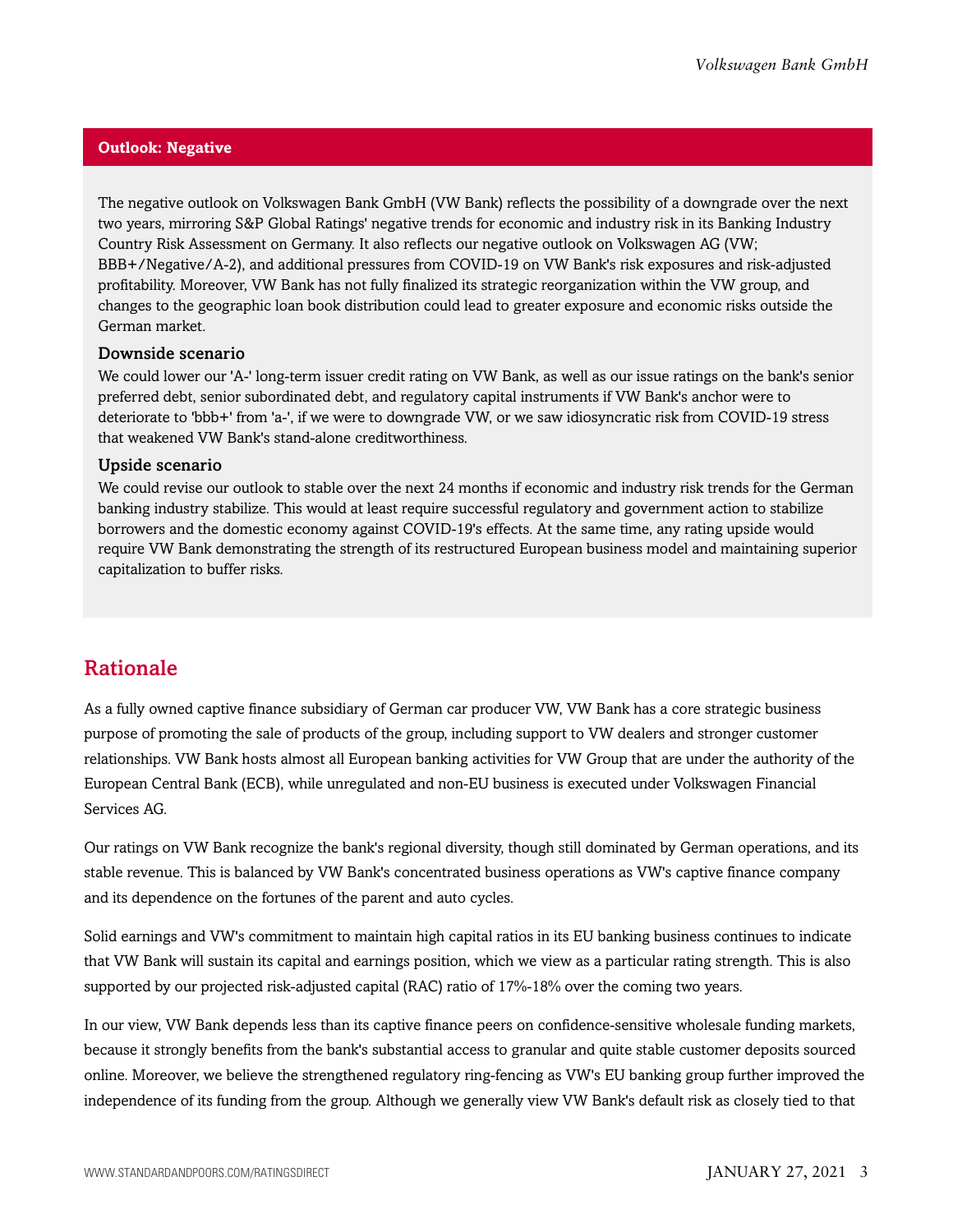of its parent, we believe its reorganizations has strengthened regulatory restrictions regarding liquidity, capital, and funding that could prevent the subsidiary from supporting the group. Therefore, we believe that it would stand on its own, operationally, in times of stress.

Although COVID-19 will affect VW Bank's 2020 financials, especially on new sales and loan loss provisions, we expect the bank to post a solid return on equity of about 7%. While risks continue into 2021, we expect the bank's strong earnings to buffer additional loan loss provisions over 2021 and 2022.

## Anchor:'a-', reflecting blended German economic risk

The 'a-' anchor draws on our BICRA methodology. It takes into account the German industry risk and our view of the weighted-average economic risk across countries where VW Bank operates, which is dominated by Germany (see chart 1). The weighted-average economic risk score rounds to '2' on a scale of '1' to '10' ('1' representing the lowest risk), which compares to '1' for a bank operating solely in Germany.

## **Chart 1**



VW Bank's Loan Portfolio Contains A Majority Of German Clients But also a large share of higher-risk countries

Source: S&P Global Ratings.

Copyright @ 2021 by Standard & Poor's Financial Services LLC. All rights reserved.

Our assessment of economic risk considers the strengths from Germany's highly diverse and competitive economy, with a demonstrated ability to absorb economic and financial shocks. Due to the COVID-19 pandemic, we expect Germany's GDP to contract by a sharp 5.6% in 2020, followed by a strong rebound with 3.7% expansion in 2021 and 3.2% in 2022. We see the pandemic damaging the economy, household wealth, and various corporate sectors, but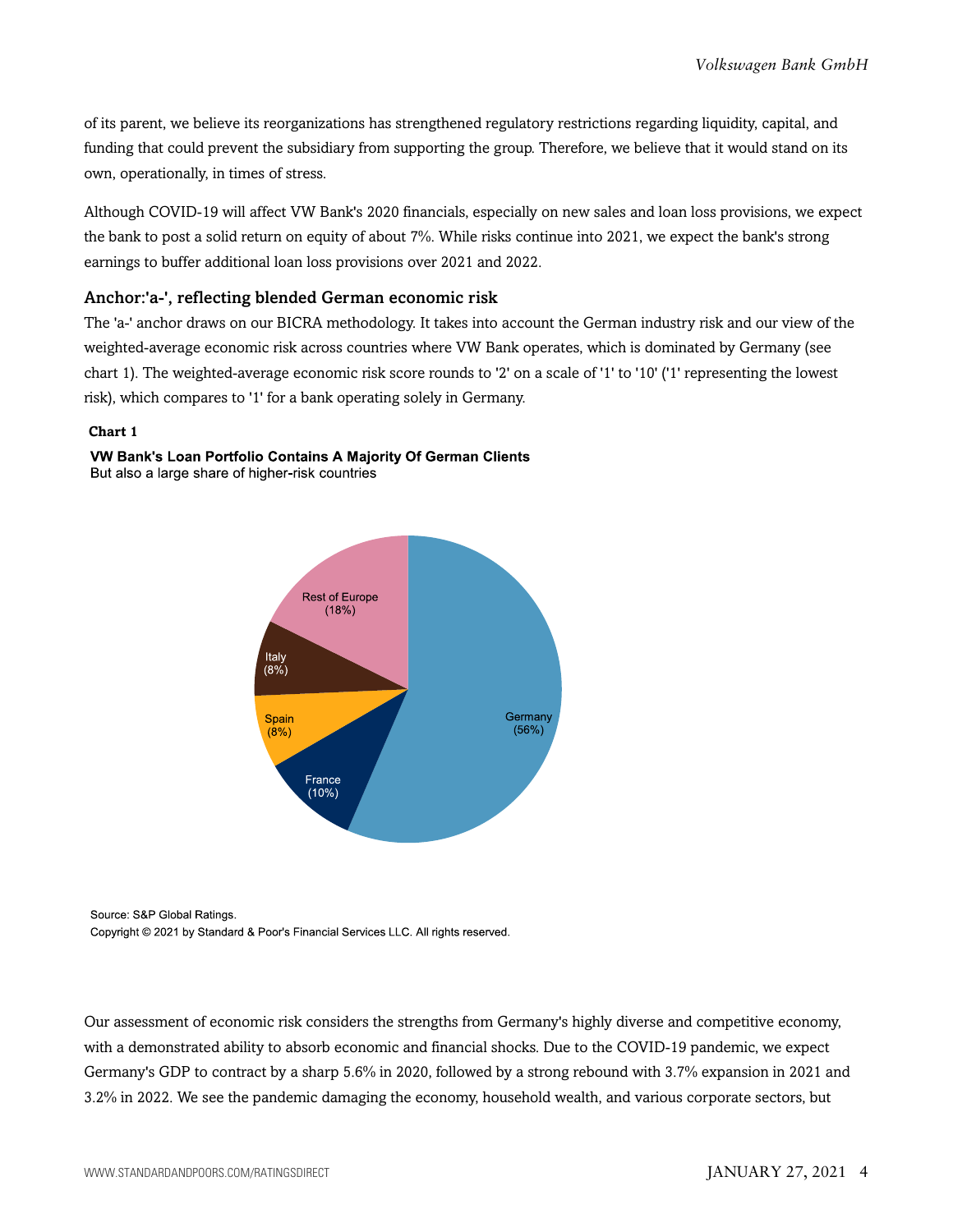anticipate that Germany's ample fiscal and monetary measures will mitigate the cyclical shock to the economy, the banking system, retail, and corporate customers, as well as limit German banks' credit losses. Still, the high degree of openness, with exports accounting for 50% of GDP, makes the trajectory of recovery subject to broad-based international developments. Reviving housing demand and sector-specific challenges, for example in the auto industry, will continue to pressure growth after the pandemic. Our negative trend on economic risk signals that there is some risk a weaker recovery could move credit losses higher than we expect.

Our assessment of industry risk considers the material progress to improve transparency and harmonize banking supervision and regulation. However, the German banks entered the pandemic suffering from pressure on profitability due to intense competition, low interest rates, and a relatively high cost base. Challenges to profitability could intensify further because of COVID-19 pressures, as reflected in our negative trend on industry risk. In addition to expected increasing, albeit manageable cost, we see cost pressures from the imperative for the German banking industry to significantly invest in core banking systems and digital customer services that are essential to avoid the risks of tech disruption and franchise damage from cyberattacks and customer data mismanagement.

### **Table 1**

| Volkswagen Bank GmbH--Key Figures |                        |        |        |        |        |  |  |  |  |
|-----------------------------------|------------------------|--------|--------|--------|--------|--|--|--|--|
|                                   | --Year ended Dec. 31-- |        |        |        |        |  |  |  |  |
| (Mil. $\epsilon$ )                | $2020*$                | 2019   | 2018   | 2017   | 2016   |  |  |  |  |
| Adjusted assets                   | 68.795                 | 68,406 | 83.002 | 78.699 | 56,295 |  |  |  |  |
| Customer loans (gross)            | 55.034                 | 58.038 | 71.816 | 71.424 | 47.684 |  |  |  |  |
| Adjusted common equity            | 9.939                  | 8.976  | 11,580 | 11,232 | 7,077  |  |  |  |  |
| Operating revenues                | 973                    | 1.710  | 2.081  | 2.228  | 1,721  |  |  |  |  |
| Non-interest expenses             | 422                    | 793    | 932    | 1.363  | 1.015  |  |  |  |  |
| Core earnings                     | 358                    | 555    | 758    | 671    | 482    |  |  |  |  |

\*Data as of June 30.

Business position: Constrained by the bank's role as a monoline European auto finance provider

We continue to regard VW Bank's business position as a major ratings constraint due to the bank's focus on one activity--car financing--and its business model as a captive finance company. This approach is in line with our assessment of peer captive finance subsidiaries of European auto groups. We note, however, the business opportunities stemming from VW Bank's increased European business diversity (with operations in nine countries), its sharpened focus and efficiency measures from its reorganization as the VW group's EU bank, and a groupwide growth strategy bolstered by VW's commitment to good capitalization.

VW Bank's strategy remains fully aligned with that of its parent, by providing banking services and supporting vehicle sales across Europe and promoting customer loyalty. This means the bank relies on the fortunes of its parent in terms of sales and brand recognition. For VW, we observed a revenue drop of about 15% over 2020, affecting VW Bank's new car financing business in a similar scale, and expect a strong recovery in 2021. The inherently volatile nature of the auto business constrains our assessment of the bank's business position. The client base is diverse--consisting of individuals, corporations, and group dealers--but they all follow the same business cycle.

VW Bank's direct banking activities in Germany, with customer deposits of €31.8 billion as of midyear 2020, in our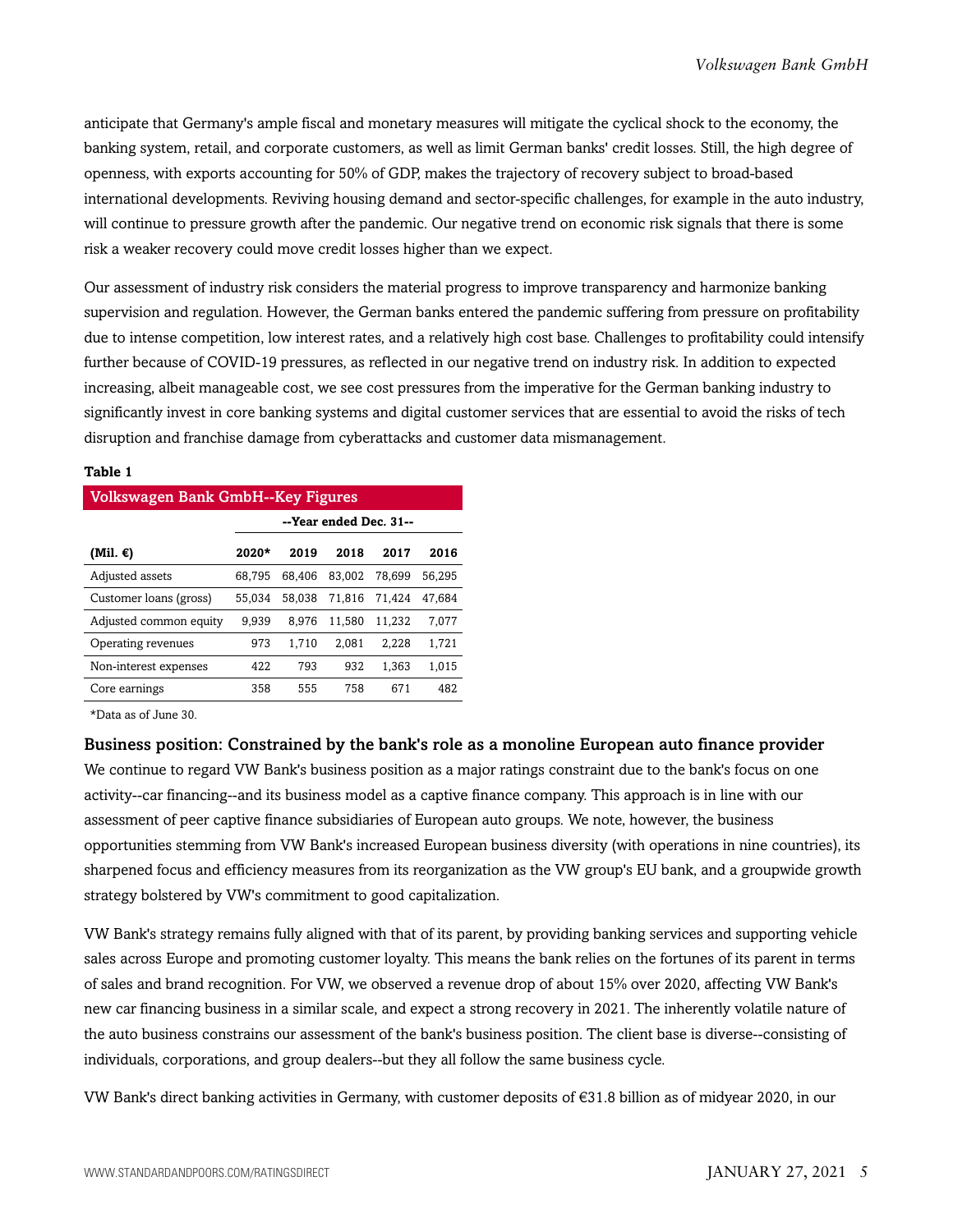view provide stability to the bank's business model, notably in terms of funding. Although we generally consider direct bank customer deposits more price sensitive and therefore less stable than those of large retail banks, VW Bank's deposit and customer base have, in our view, proven robust. The bank provides retail customers with the product offering of a direct bank, and business customers with account and payment transaction services. It arranges mortgage loans and other long-term financing, as well as investments in funds and stock markets, in cooperation with partners. In our opinion, these complementary services provide no significant near-term diversification benefit, and we expect the bank will continue relying on interest income, which generates about 85% of operating revenue.

## **Table 2**

| <b>Volkswagen Bank GmbH--Business Position</b>                 |                        |         |         |         |         |  |  |  |  |
|----------------------------------------------------------------|------------------------|---------|---------|---------|---------|--|--|--|--|
|                                                                | --Year ended Dec. 31-- |         |         |         |         |  |  |  |  |
| (%)                                                            | $2020*$                | 2019    | 2018    | 2017    | 2016    |  |  |  |  |
| Total revenue from business line (mil. $\epsilon$ )            | 973.0                  | 1.713.0 | 2.380.0 | 2.312.0 | 1.721.0 |  |  |  |  |
| Commercial banking/total revenue from business line            | 12.6                   | 15.8    | 53.0    | 24.3    | 9.9     |  |  |  |  |
| Retail banking/total revenue from business line                | 66.8                   | 75.3    | 42.3    | 51.7    | 65.6    |  |  |  |  |
| Commercial and retail banking/total revenue from business line | 79.4                   | 91.1    | 95.3    | 76.0    | 75.5    |  |  |  |  |
| Insurance activities/total revenue from business line          | N/A                    | 7.8     | 5.9     | 9.0     | 13.9    |  |  |  |  |
| Other revenue/total revenue from business line                 | 20.6                   | 1.1     | (1.2)   | 15.1    | 10.6    |  |  |  |  |
| Return on average common equity                                | 7.1                    | 5.0     | 6.1     | 7.1     | 7.9     |  |  |  |  |

\*Data as of June 30. N/A--Not applicable.

## Capital and earnings: Solid capitalization, supported by strong earnings capacity

We believe VW Bank will maintain its rating strength of very strong capital and earnings, reflecting its good earnings generation and VW's commitment to maintain high capital ratios at its EU banking business. We project that the bank's RAC ratio (before diversification) will be flat in the next few years, around the 17.5% of Dec. 31, 2019.

We believe that, despite the challenging economy due to the pandemic and continuing strong competition and margin pressure in many European countries, especially in Germany, VW Bank's 2020-2022 earnings retention under IFRS will maintain largely stable capitalization. For 2020, we expect a net profit of €550 million-€650 million. VW Bank has a profit and loss transfer agreement with its parent VW, which triggers the annual transfer of VW Bank's local GAAP result.

We expect that the bank's cost-to-income ratio will improve slightly from 46% in 2019. This reflects the transfer of higher margin businesses in the U.K. to Volkswagen Financial Services AG during 2020, which we expect strict cost control in coming years will compensate for.

In our view, the high pre-provision operating income provides a sufficient buffer to cover potential increases in loan loss provisions over 2021 and 2022, reflecting high uncertainty about the pandemic. We project the three-year average earnings buffer will remain strong, at about 140 basis points (bps), indicating that VW Bank has adequate earnings to cover more than our assumed normalized losses of about €290 million in 2021. This level compares favorably with that of many domestic and international universal banks but is weaker than that of most rated captives and consumer finance focused peers (see chart 2).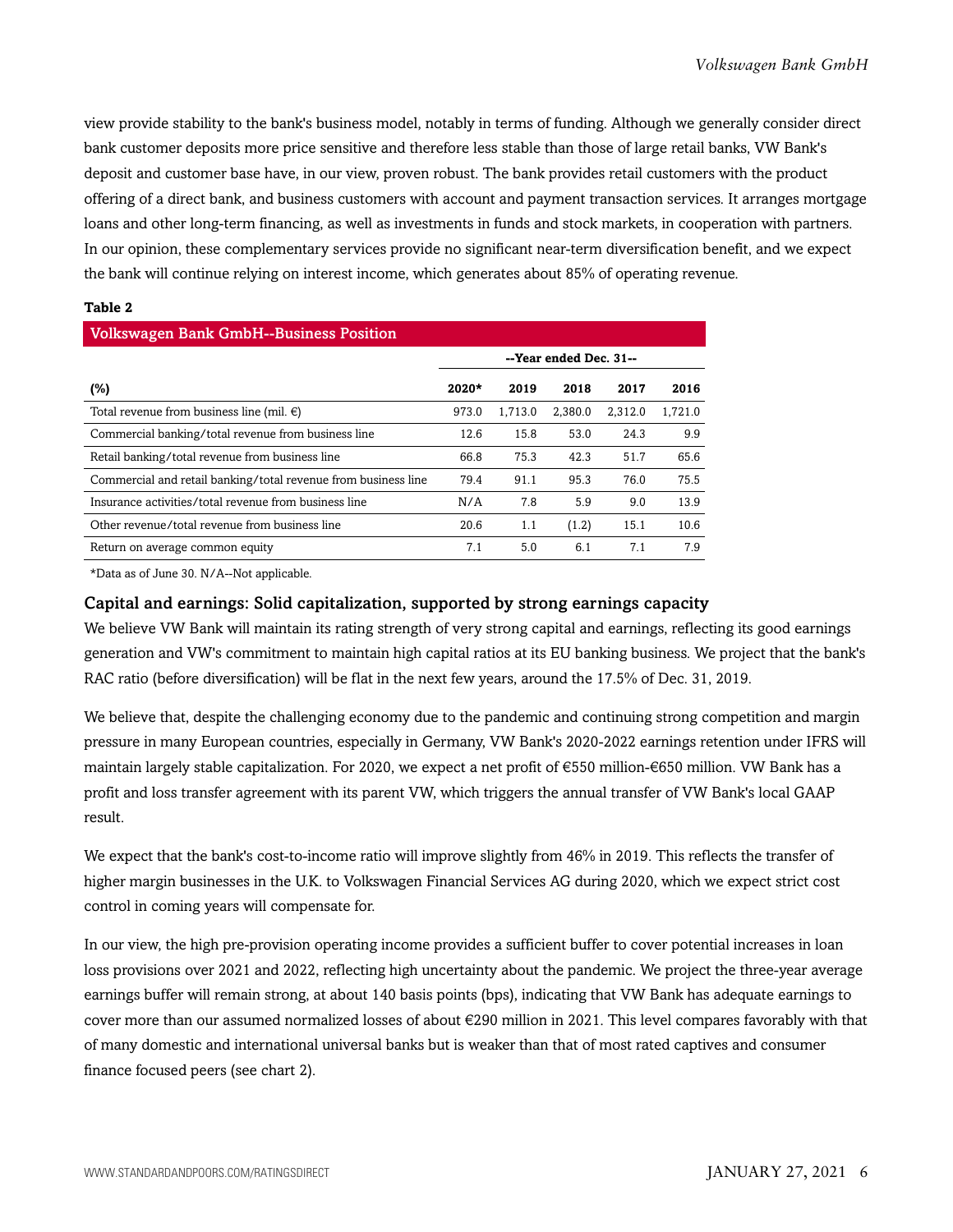## **Chart 2**

## VW Bank's Risk-Adjusted Profitability Is Slightly Below That Of Consumer Finance **Focused Peers**

But still strong compared with universal peers



Three-year average earnings buffer as of (2018, 2019 and 2020e). For the indicated entities, the issuer credit ratings include one notch of uplift for additional factors, including profitability. Source: S&P Global Ratings. Copyright © 2021 by Standard & Poor's Financial Services LLC. All rights reserved.

We anticipate that the bank will maintain its conservative capital management and its asset mix and growth are unlikely to change materially in the near-to-medium term. Furthermore, we expect that VW will remain committed to maintaining sound capitalization at VW Bank, supporting the bank's business growth through capital injections, if necessary.

### **Table 3**

| <b>Volkswagen Bank GmbH--Capital And Earnings</b>    |                        |       |       |       |       |  |  |  |
|------------------------------------------------------|------------------------|-------|-------|-------|-------|--|--|--|
|                                                      | --Year ended Dec. 31-- |       |       |       |       |  |  |  |
| (%)                                                  | $2020*$                | 2019  | 2018  | 2017  | 2016  |  |  |  |
| Tier 1 capital ratio                                 | 16.3                   | 15.6  | 15.5  | 15.6  | 14.3  |  |  |  |
| S&P Global Ratings' RAC ratio before diversification | N/A                    | 17.5  | 20.1  | 21.4  | 20.7  |  |  |  |
| S&P Global Ratings' RAC ratio after diversification  | N/A                    | 17.7  | 20.1  | 21.2  | 20.6  |  |  |  |
| Adjusted common equity/total adjusted capital        | 100.0                  | 100.0 | 100.0 | 100.0 | 100.0 |  |  |  |
| Net interest income/operating revenues               | 79.4                   | 91.3  | 108.9 | 98.2  | 86.3  |  |  |  |
| Fee income/operating revenues                        | 1.6                    | 0.0   | (8.5) | (1.7) | (1.7) |  |  |  |
| Market-sensitive income/operating revenues           | (0.5)                  | (0.2) | 4.1   | (2.2) | (0.5) |  |  |  |
| Cost-to-income ratio                                 | 43.4                   | 46.4  | 44.8  | 61.2  | 59.0  |  |  |  |
| Preprovision operating income/average assets         | 1.6                    | 1.2   | 1.4   | 1.3   | 1.3   |  |  |  |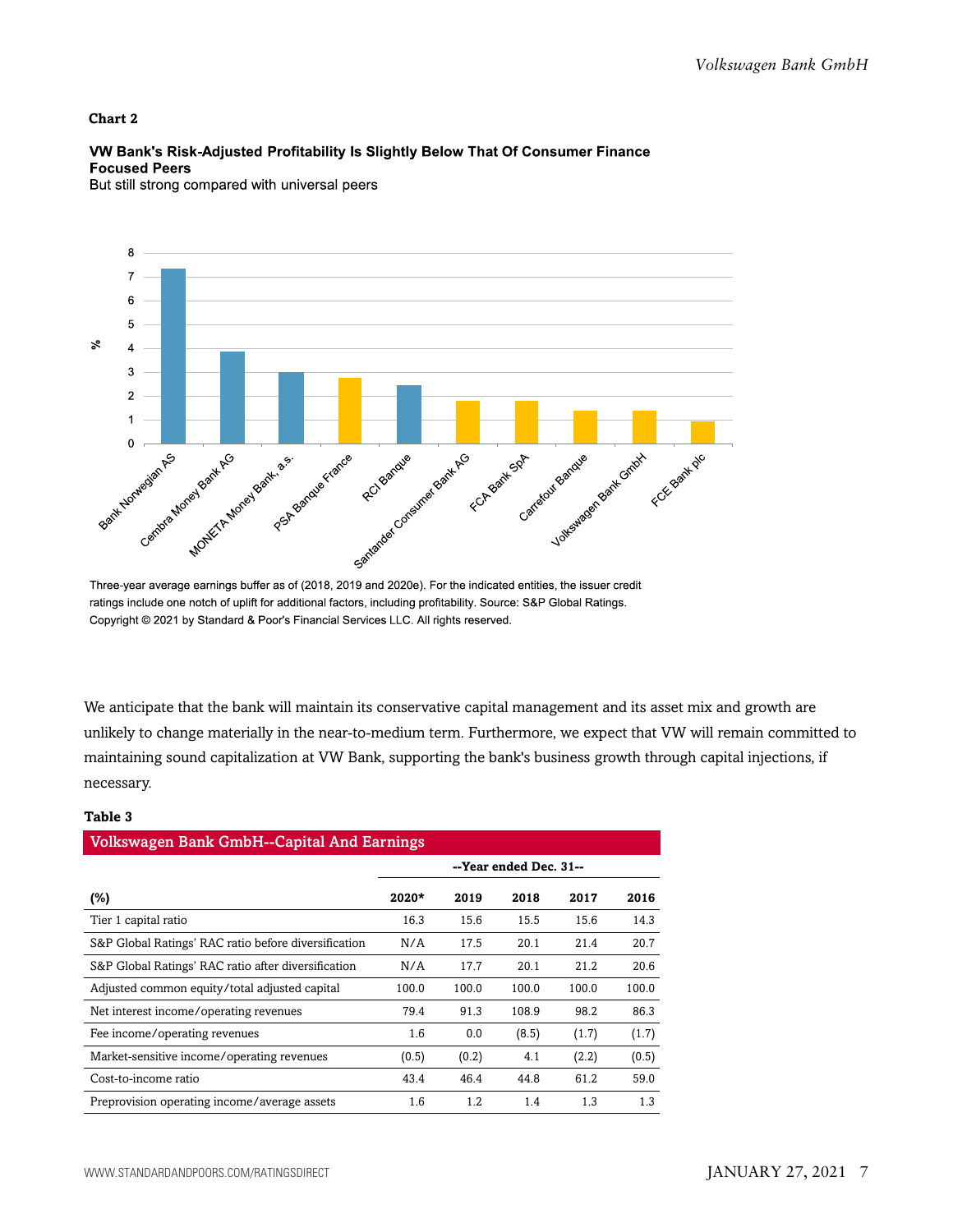## **Table 3**

| <b>Volkswagen Bank GmbH--Capital And Earnings (cont.)</b> |         |                        |      |      |      |  |  |  |
|-----------------------------------------------------------|---------|------------------------|------|------|------|--|--|--|
|                                                           |         | --Year ended Dec. 31-- |      |      |      |  |  |  |
| (%)                                                       | $2020*$ | 2019                   | 2018 | 2017 | 2016 |  |  |  |
| Core earnings/average managed assets                      | 10      | 0 7                    | 09   |      | 0.9  |  |  |  |

\*Data as of June 30. N/A--Not applicable.

## **Table 4**

## Volkswagen Bank GmbH--Risk-Adjusted Capital Framework Data

| (Mil. $\epsilon$ )                                     | Exposure*       | <b>Basel III</b><br><b>RWA</b> | <b>Average Basel III</b><br><b>RW(%)</b> | S&P Global<br><b>Ratings RWA</b>            | <b>Average S&amp;P Global</b><br>Ratings RW (%) |
|--------------------------------------------------------|-----------------|--------------------------------|------------------------------------------|---------------------------------------------|-------------------------------------------------|
| <b>Credit risk</b>                                     |                 |                                |                                          |                                             |                                                 |
| Government and central banks                           | 8,328           | 2,363                          | 28                                       | 181                                         | $\overline{2}$                                  |
| Of which regional governments and<br>local authorities | 2,313           | 0                              | $\mathbf 0$                              | 85                                          | $\overline{4}$                                  |
| Institutions and CCPs                                  | 1,704           | 413                            | 24                                       | 271                                         | 16                                              |
| Corporate                                              | 24,376          | 16,663                         | 68                                       | 17,060                                      | 70                                              |
| Retail                                                 | 41,147          | 29,625                         | 72                                       | 22,272                                      | 54                                              |
| Of which mortgage                                      | 0               | $\mathbf{0}$                   | $\mathbf 0$                              | $\mathbf{0}$                                | $\mathbf{0}$                                    |
| Securitization§                                        | 664             | 175                            | 26                                       | 174                                         | 26                                              |
| Other assets†                                          | 3,806           | 3,025                          | 79                                       | 6,563                                       | 172                                             |
| Total credit risk                                      | 80,025          | 52,263                         | 65                                       | 46,521                                      | 58                                              |
| <b>Credit valuation adjustment</b>                     |                 |                                |                                          |                                             |                                                 |
| Total credit valuation adjustment                      | 44              | 13                             | $\overline{\phantom{a}}$                 | $\pmb{0}$                                   | $\sim$ $\sim$                                   |
| <b>Market risk</b>                                     |                 |                                |                                          |                                             |                                                 |
| Equity in the banking book                             | 0               | $\mathbf{0}$                   | 0                                        | $\mathbf{0}$                                | $\bf{0}$                                        |
| Trading book market risk                               | $\overline{a}$  | 375                            | $\overline{\phantom{a}}$                 | 563                                         |                                                 |
| Total market risk                                      | --              | 375                            | $\overline{\phantom{a}}$                 | 563                                         | $\overline{a}$                                  |
| Operational risk                                       |                 |                                |                                          |                                             |                                                 |
| Total operational risk                                 | --              | 3,488                          | $\overline{\phantom{a}}$                 | 4,178                                       |                                                 |
| (Mil. $\epsilon$ )                                     | <b>Exposure</b> | <b>Basel III</b><br><b>RWA</b> | <b>Average Basel II</b><br><b>RW</b> (%) | <b>S&amp;P Global</b><br><b>Ratings RWA</b> | % of S&P Global<br><b>Ratings RWA</b>           |
| Diversification adjustments                            |                 |                                |                                          |                                             |                                                 |
| RWA before diversification                             | --              | 56,138                         | $-$                                      | 51,261                                      | 100                                             |
| Total diversification/concentration<br>adjustments     | $\overline{a}$  | $\overline{a}$                 | $\overline{\phantom{a}}$                 | (505)                                       | (1)                                             |
| RWA after diversification                              | --              | 56,138                         | Ξ.                                       | 50,756                                      | 99                                              |
| (Mil. €)                                               |                 | Tier 1<br>capital              | Tier 1 ratio (%)                         | <b>Total adjusted</b><br>capital            | <b>S&amp;P Global Ratings</b><br>RAC ratio (%)  |
| Capital ratio                                          |                 |                                |                                          |                                             |                                                 |
| Capital ratio before adjustments                       |                 | 8,697                          | 15.5                                     | 8,969                                       | 17.5                                            |
| Capital ratio after adjustments‡                       |                 | 8,697                          | 15.5                                     | 8,969                                       | 17.7                                            |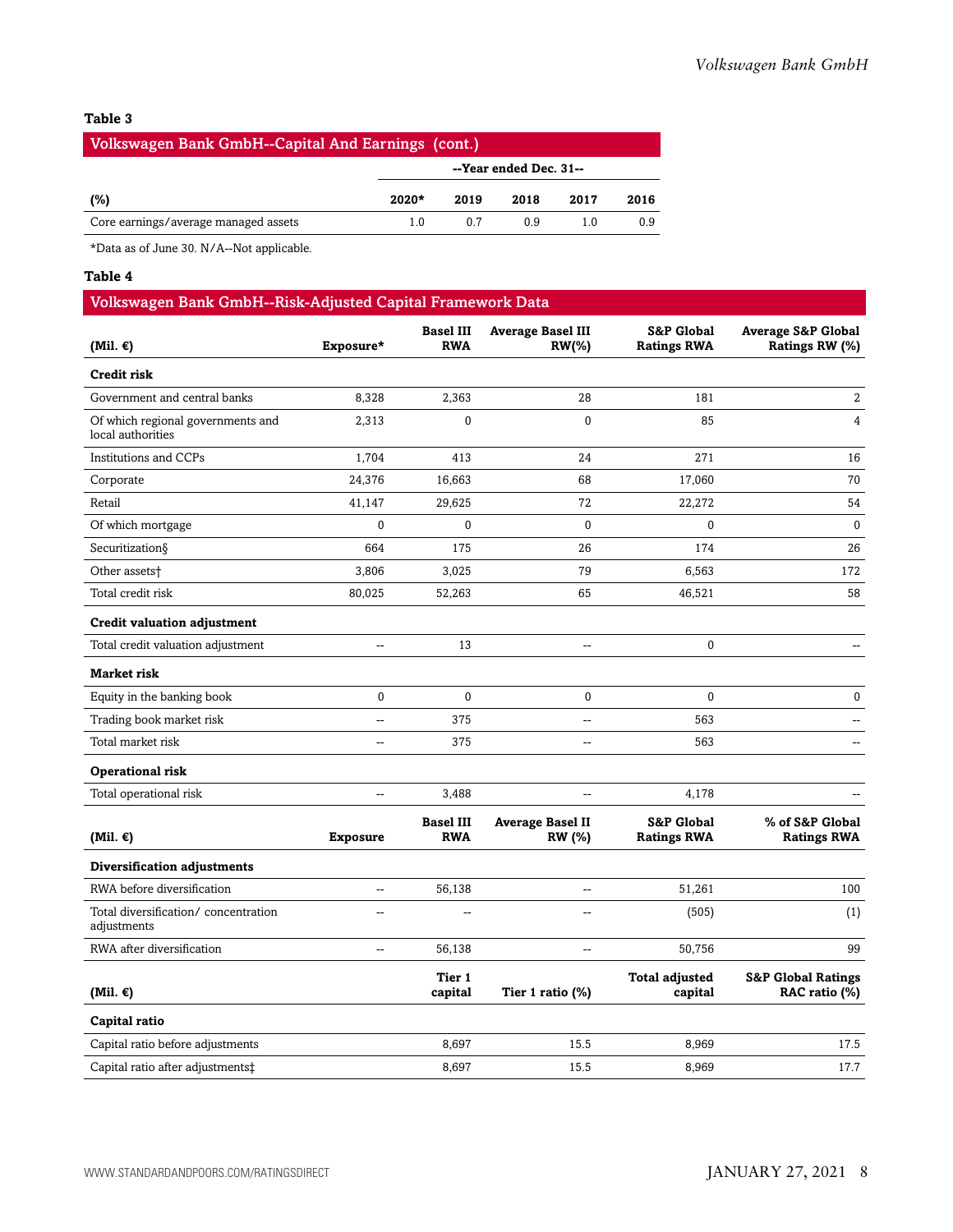#### **Table 4**

## Volkswagen Bank GmbH--Risk-Adjusted Capital Framework Data (cont.)

\*Exposure at default. §Securitization Exposure includes the securitization tranches deducted from capital in the regulatory framework. †Exposure and S&P Global Ratings' risk-weighted assets for equity in the banking book include minority equity holdings in financial institutions. ‡Adjustments to Tier 1 ratio are additional regulatory requirements (e.g. transitional floor or Pillar 2 add-ons). RWA--Risk-weighted assets. RW--Risk weight. RAC--Risk-adjusted capital. Sources: Company data as of Dec. 31, 2019; S&P Global Ratings.

## Risk position: Sound asset quality and prudent risk management balance concentration in the auto sector

We assess VW Bank's risk position as a neutral rating factor, because we adequately capture VW Bank's domestic and European auto loans and dealer financings in our RAC ratio, VW Bank's auto loans are highly collateralized, and its loss experience is in line with that of its peers.

Retail auto loan exposure (€34 billion as of midyear 2020; see chart 3) are granular, highly collateralized, and principally in European countries with relatively low risk. Although dealer and corporate exposures (€13 billion as of midyear 2020) inherently feature single-name concentration, the 20 largest exposures represent a low proportion of the bank's total adjusted capital. VW Bank's leasing exposure fell drastically in 2019 from the transfer of leasing subsidiaries to Volkswagen Financial Services AG, to €2.7 billion as of June 2020 from €18.8 billion in 2018.

### **Chart 3**

### VW Bank's Loan Portfolio Is Dominated By Retail Customers



Source: S&P Global Ratings. Copyright © 2021 by Standard & Poor's Financial Services LLC. All rights reserved.

We recognize that VW Bank has limited interest-rate risk from a largely matched funding structure and low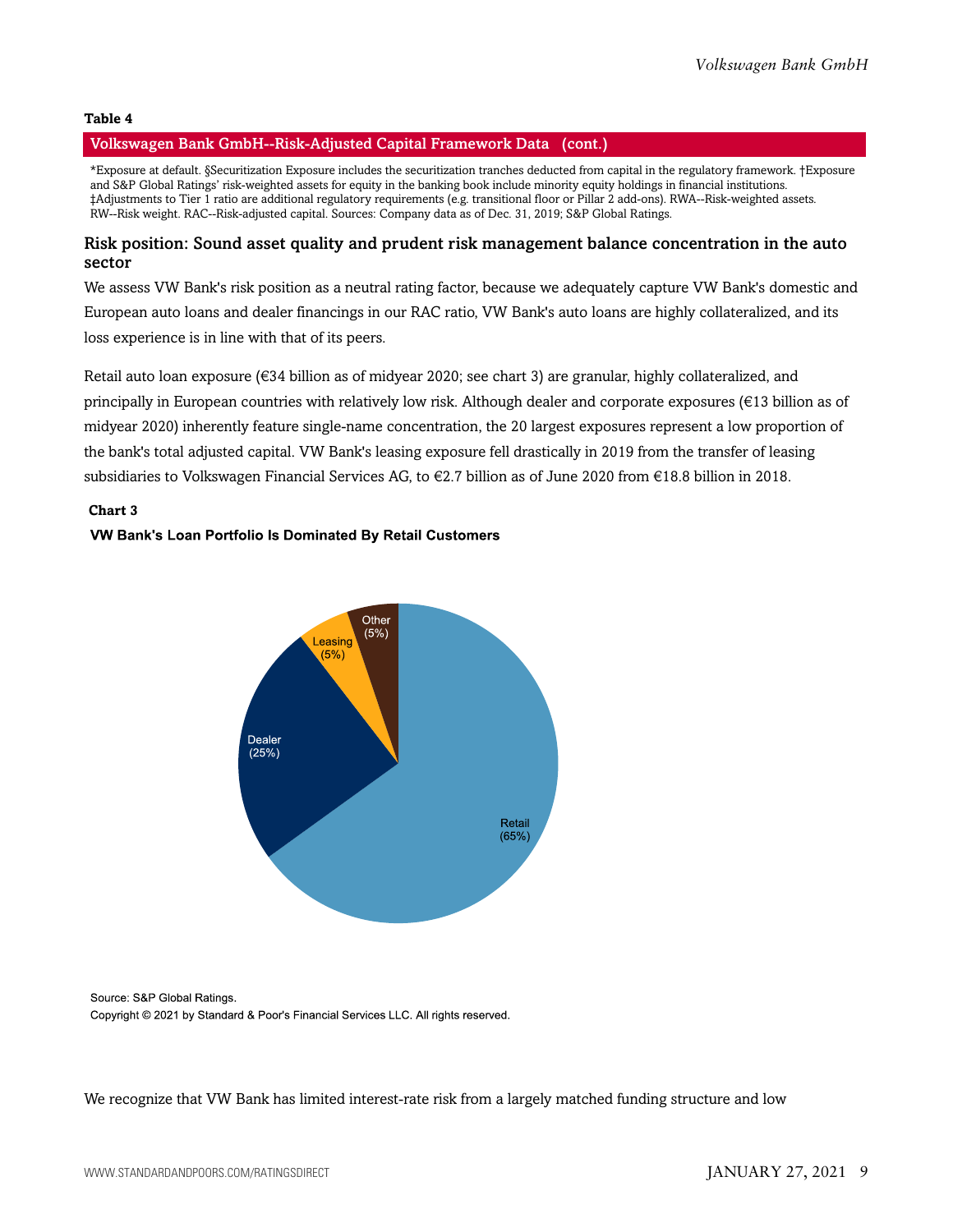residual-value risk because leasing business is mainly executed at VW Financial Services. Generally, we believe the risks the bank assumes show low complexity. VW Bank's asset quality is adequate and in line with that of peer captive financing subsidiaries, with nonperforming loans (NPLs) equaling 2.3% of total loans in 2019. For 2020, we expect NPLs to have increased to about 3% (see chart 4).

### **Chart 4**



## VW Bank's Credit Quality Is Likely To Deteriorate Slightly Amid COVID-19

NPL--Nonperforming loans. e--Estimate. f--Forecast. Source: S&P Global Ratings. Copyright © 2021 by Standard & Poor's Financial Services LLC. All rights reserved.

For 2020 and 2021, we assume a loss rate of about 35 bps or Eur 200 million annually compared to 20 bps in 2019, but remain cautious on further risks over 2021, when government support programs will run off, payment moratoria have ended and requirements around insolvency filings fully resume in Germany.

In general, we believe that the bank's reserving policy is more conservative than that of captive peers, as illustrated by VW Bank's strong coverage of its NPL portfolio, with provisions of 82% in 2019 despite strong collateralization.

| <b>Volkswagen Bank GmbH--Risk Position</b>                                      |                        |        |      |       |      |  |  |  |  |
|---------------------------------------------------------------------------------|------------------------|--------|------|-------|------|--|--|--|--|
|                                                                                 | --Year ended Dec. 31-- |        |      |       |      |  |  |  |  |
| $(\%)$                                                                          | $2020*$                | 2019   | 2018 | 2017  | 2016 |  |  |  |  |
| Growth in customer loans                                                        | (10.4)                 | (19.2) | 0.5  | 49.8  | 11.6 |  |  |  |  |
| Total diversification adjustment/S&P Global Ratings' RWA before diversification | N/A                    | (1.0)  | 0.3  | 1.1   | 0.5  |  |  |  |  |
| Total managed assets/adjusted common equity (x)                                 | 6.9                    | 7.6    | 7.2  | 7.0   | 8.0  |  |  |  |  |
| New loan loss provisions/average customer loans                                 | 0.2                    | 0.2    | 0.1  | (0.3) | 0.1  |  |  |  |  |
| Net charge-offs/average customer loans                                          | N.M.                   | 0.1    | 0.1  | 0.0   | 0.1  |  |  |  |  |
| Gross nonperforming assets/customer loans + other real estate owned             | N/A                    | 2.3    | 2.2  | 2.0   | 2.6  |  |  |  |  |

## **Table 5**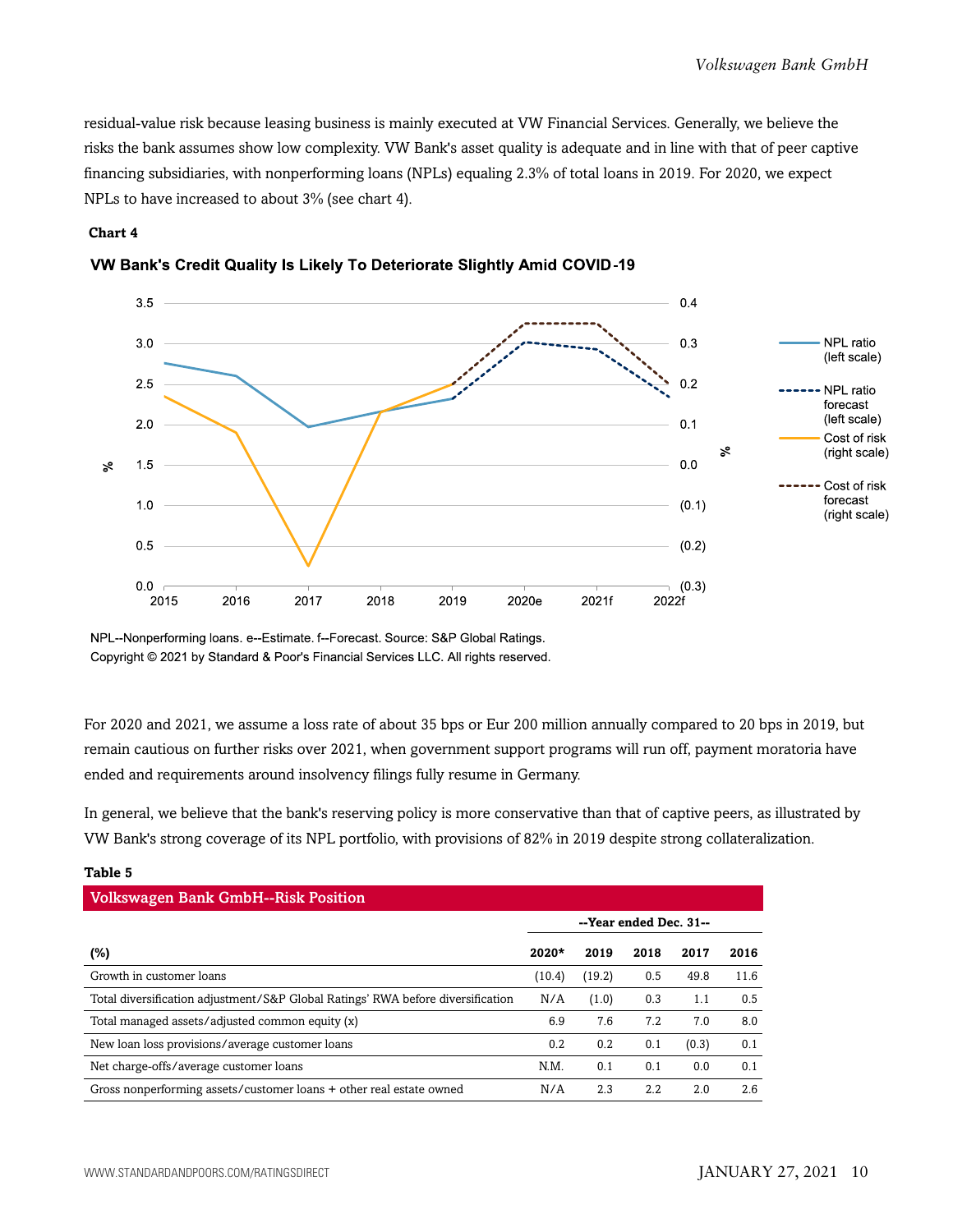## **Table 5**

| <b>Volkswagen Bank GmbH--Risk Position (cont.)</b> |         |                        |      |       |      |  |  |  |
|----------------------------------------------------|---------|------------------------|------|-------|------|--|--|--|
|                                                    |         | --Year ended Dec. 31-- |      |       |      |  |  |  |
| (%)                                                | $2020*$ | 2019                   | 2018 | 2017  | 2016 |  |  |  |
| Loan loss reserves/gross nonperforming assets      | N/A     | 81.6                   | 76.3 | 77 2. | 91.9 |  |  |  |

\*Data as of June 30. N/A--Not applicable.

Funding and liquidity: An adequate funding profile, owing to granular customer deposits

We consider VW Bank's funding and liquidity position a neutral rating factor. The bank's access to a large core deposit base, which accounted for about 72% of its funding at midyear 2020, differentiates it from its captive finance peer group. VW Bank's granular retail deposits make it less sensitive to volatile wholesale funding sources, as demonstrated by the bank's stable funding ratio (about 108% as of midyear 2020). The bank's customer deposits are protected under the Deposit Protection Fund of the Association of German Banks.

We generally consider direct bank customer deposits more price sensitive and less stable than those of large retail banking networks, such as the German savings banks or the cooperative sector. However, we expect VW Bank's deposit and customer bases will remain robust, as illustrated by stability in 2020. The bank's loan-to-deposit ratio was about 116% at midyear 2020, and wholesale funds cover funding gaps.

This exposes VW Bank to some refinancing risk, but the bank has access to some uncommitted lines and assets eligible for refinancing at the ECB. The bank regularly conducts liquidity stress tests to identify any shortcomings in stressed environments. We also expect VW Bank to scale up its deposit funding by offering slightly more attractive terms if needed. In our view, these supplementary liquidity buffers add to the bank's 3.1x liquidity ratio (broad liquid assets to short-term wholesale funding) as of midyear 2020. Furthermore, we expect VW Bank will have access to funding from its parent in the event of financial distress.

### **Table 6**

| <b>Volkswagen Bank GmbH--Funding And Liquidity</b>      |                        |       |       |       |       |  |  |  |
|---------------------------------------------------------|------------------------|-------|-------|-------|-------|--|--|--|
|                                                         | --Year ended Dec. 31-- |       |       |       |       |  |  |  |
| $(\%)$                                                  | $2020*$                | 2019  | 2018  | 2017  | 2016  |  |  |  |
| Core deposits/funding base                              | 71.9                   | 69.0  | 58.7  | 63.9  | 80.1  |  |  |  |
| Customer loans (net)/customer deposits                  | 134.4                  | 148.9 | 178.4 | 171.3 | 122.7 |  |  |  |
| Long-term funding ratio                                 | 94.6                   | 93.9  | 90.2  | 90.8  | 96.4  |  |  |  |
| Stable funding ratio                                    | 107.6                  | 99.4  | 92.6  | 92.4  | 104.0 |  |  |  |
| Short-term wholesale funding/funding base               | 6.4                    | 7.2   | 11.5  | 10.9  | 4.1   |  |  |  |
| Broad liquid assets/short-term wholesale funding (x)    | 3.1                    | 1.7   | 0.8   | 0.6   | 2.9   |  |  |  |
| Net broad liquid assets/short-term customer deposits    | 19.6                   | 7.5   | (5.6) | (7.4) | 10.8  |  |  |  |
| Short-term wholesale funding/total wholesale funding    | 22.7                   | 23.2  | 27.8  | 30.1  | 20.6  |  |  |  |
| Narrow liquid assets/ three-month wholesale funding (x) | 10.2                   | 5.4   | 1.3   | 1.3   | 13.5  |  |  |  |

\*Data as of June 30.

## Environmental, social, and governance (ESG) factors

We do not see ESG credit factors influencing the bank's credit quality materially different from peers. In our view, VW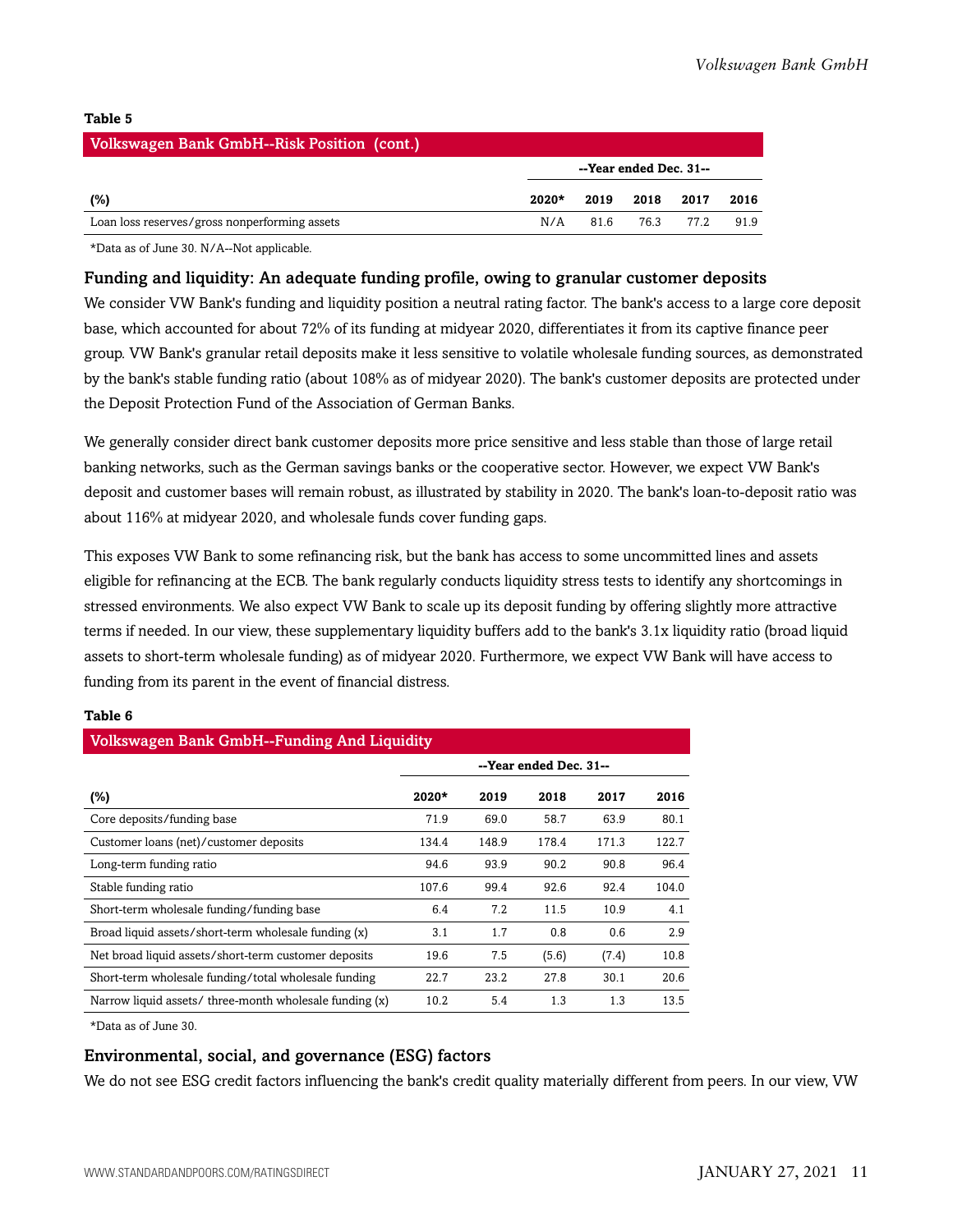Bank's concentrated activities in car financing exposes it to environmental risks to a somewhat larger extent than other banking peers. In particular, we see VW Bank as more exposed than its industry due to carbon dioxide regulations for automakers in the EU and the secular shift to electrified vehicles. Nevertheless, VW Bank plays a key role to promote the sales of electrified vehicles and, through this, reduce the environmental impact of its fleet. We consider VW Bank's exposure to governance and social risks not materially different from those of industry peers.

## Support: Insulation enables a rating above the VW group

VW Bank remains a significant earnings contributor to its parent, and its captive finance operations are integral to the group's sales strategy. We therefore view VW Bank as having a core group status in VW's business model, indicating our expectation of group support under any foreseeable circumstances. We see the rating on VW as a floor for our rating on VW Bank, as long as the bank remains a core subsidiary.

However, the stand-alone credit profile is one notch higher than VW's group credit profile and we assess VW Bank as an insulated subsidiary, so we rate VW Bank one notch above its parent. The insulation status reflects VW Bank's regulatory status as a bank, operational independence, and independent funding prospects from the group. Although we generally view the bank's default risk as indistinguishable from that of its parent, regulatory restrictions regarding liquidity, capital, and funding could prevent it from supporting the group. Therefore, we believe that it would be able to stand on its own, operationally, in times of stress.

Although VW Bank is subject to requirements for own funds and eligible liabilities that it already meets, we believe it would not be targeted for meaningful recapitalization. Should the bank fail, we doubt a bail-in-led resolution that protects full and timely payment to all senior preferred creditors would happen. This makes the ratings on the bank ineligible for uplift for additional loss absorbing capacity.

## <span id="page-11-0"></span>Related Criteria

- General Criteria: Hybrid Capital: Methodology And Assumptions, July 1, 2019
- General Criteria: Group Rating Methodology, July 1, 2019
- Criteria | Financial Institutions | General: Risk-Adjusted Capital Framework Methodology, July 20, 2017
- General Criteria: Methodology For Linking Long-Term And Short-Term Ratings, April 7, 2017
- Criteria | Financial Institutions | Banks: Quantitative Metrics For Rating Banks Globally: Methodology And Assumptions, July 17, 2013
- Criteria | Financial Institutions | Banks: Banks: Rating Methodology And Assumptions, Nov. 9, 2011
- Criteria | Financial Institutions | Banks: Banking Industry Country Risk Assessment Methodology And Assumptions, Nov. 9, 2011
- General Criteria: Use Of CreditWatch And Outlooks, Sept. 14, 2009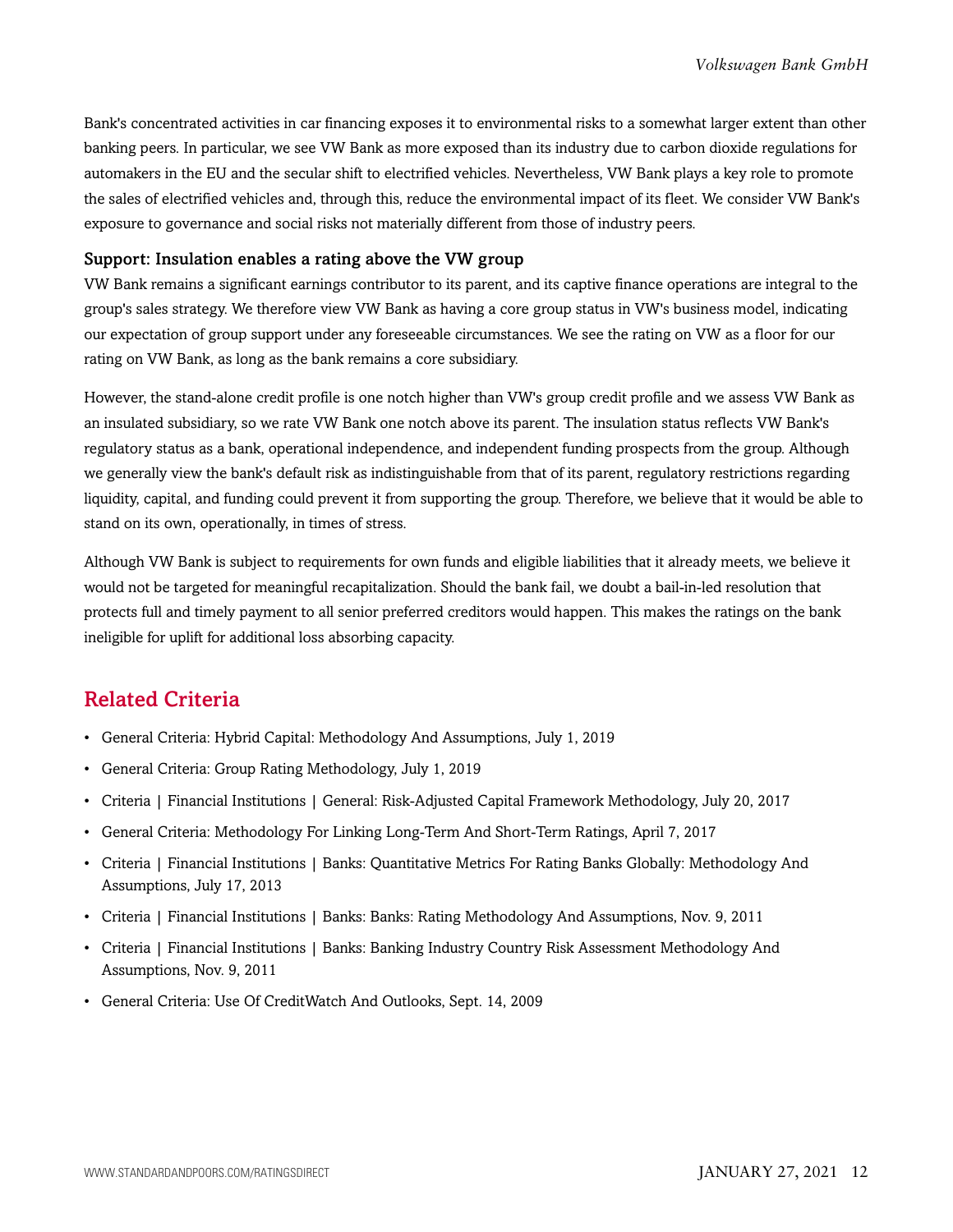## <span id="page-12-0"></span>Related Research

- Volkswagen AG, Dec. 2, 2020
- Negative Rating Actions Taken On Multiple German Banks On Deepening COVID-19 Downside Risks, April 23, 2020
- Research Update: VW Bank GmbH 'A-/A-2' Ratings Affirmed Following Parent Volkswagen's Outlook Revision To Negative On COVID-19 Effects, March 26, 2020
- Research Update: Automaker Volkswagen Outlook Revised To Negative On Weaker Revenue Prospects Due To COVID-19; Affirmed At 'BBB+/A-2', March 26, 2020
- Outlooks On Various German Banks Revised To Negative On Rising Banking Sector Risks; Ratings Affirmed, Sept. 18, 2019

| <b>Anchor Matrix</b> |              |                              |       |                |      |      |                          |                |                              |      |  |
|----------------------|--------------|------------------------------|-------|----------------|------|------|--------------------------|----------------|------------------------------|------|--|
| Industry             |              | <b>Economic Risk</b>         |       |                |      |      |                          |                |                              |      |  |
| <b>Risk</b>          | $\mathbf{1}$ | $\overline{2}$               | 3     | $\overline{4}$ | 5    | 6    | $\overline{7}$           | 8              | 9                            | 10   |  |
| $\mathbf{1}$         | a            | a                            | $a-$  | bbb+           | bbb+ | bbb  | $\overline{\phantom{a}}$ | ۰              | $\qquad \qquad \blacksquare$ | ۰    |  |
| $\overline{2}$       | a            | $a-$                         | $a-$  | bbb+           | bbb  | bbb  | bbb-                     | $\overline{a}$ | -                            |      |  |
| 3                    | $a-$         | $a-$                         | bbb+  | bbb+           | bbb  | bbb- | bbb-                     | bb+            | $\qquad \qquad \blacksquare$ |      |  |
| $\overline{4}$       | bbb+         | bbb+                         | bbb+  | bbb            | bbb  | bbb- | bb+                      | bb             | bb                           | ۰    |  |
| 5                    | bbb+         | bbb                          | bbb   | bbb            | bbb- | bbb- | $bb+$                    | bb             | bb-                          | $b+$ |  |
| 6                    | bbb          | bbb                          | bbb-  | bbb-           | bbb- | bb+  | bb                       | bb             | bb-                          | $b+$ |  |
| $\overline{7}$       | ۰            | bbb-                         | bbb-  | $bb+$          | bb+  | bb   | bb                       | bb-            | $b+$                         | $b+$ |  |
| 8                    | ۰            | ٠                            | $bb+$ | bb             | bb   | bb   | bb-                      | bb-            | $b+$                         | b    |  |
| 9                    | ۰            | $\qquad \qquad \blacksquare$ | ۰     | bb             | bb-  | bb-  | b+                       | $b+$           | $b+$                         | b    |  |
| 10                   | ۰            | ۰                            | ۰     | -              | $b+$ | b+   | $b+$                     | $\mathbf b$    | $\mathbf b$                  | b-   |  |

| Ratings Detail (As Of January 27, 2021)* |                   |  |  |  |  |  |
|------------------------------------------|-------------------|--|--|--|--|--|
| <b>Volkswagen Bank GmbH</b>              |                   |  |  |  |  |  |
| <b>Issuer Credit Rating</b>              | A-/Negative/A-2   |  |  |  |  |  |
| Commercial Paper                         |                   |  |  |  |  |  |
| Local Currency                           | $A-2$             |  |  |  |  |  |
| Senior Subordinated                      | BBB+              |  |  |  |  |  |
| Senior Unsecured                         | $A-$              |  |  |  |  |  |
| Short-Term Debt                          | $A-2$             |  |  |  |  |  |
| <b>Issuer Credit Ratings History</b>     |                   |  |  |  |  |  |
| 12-Oct-2015                              | A-/Negative/A-2   |  |  |  |  |  |
| 24-Sep-2015                              | A/Watch Neg/A-1   |  |  |  |  |  |
| 22-Sep-2014                              | A/Stable/A-1      |  |  |  |  |  |
| <b>Sovereign Rating</b>                  |                   |  |  |  |  |  |
| Germany                                  | $AAA/Stable/A-1+$ |  |  |  |  |  |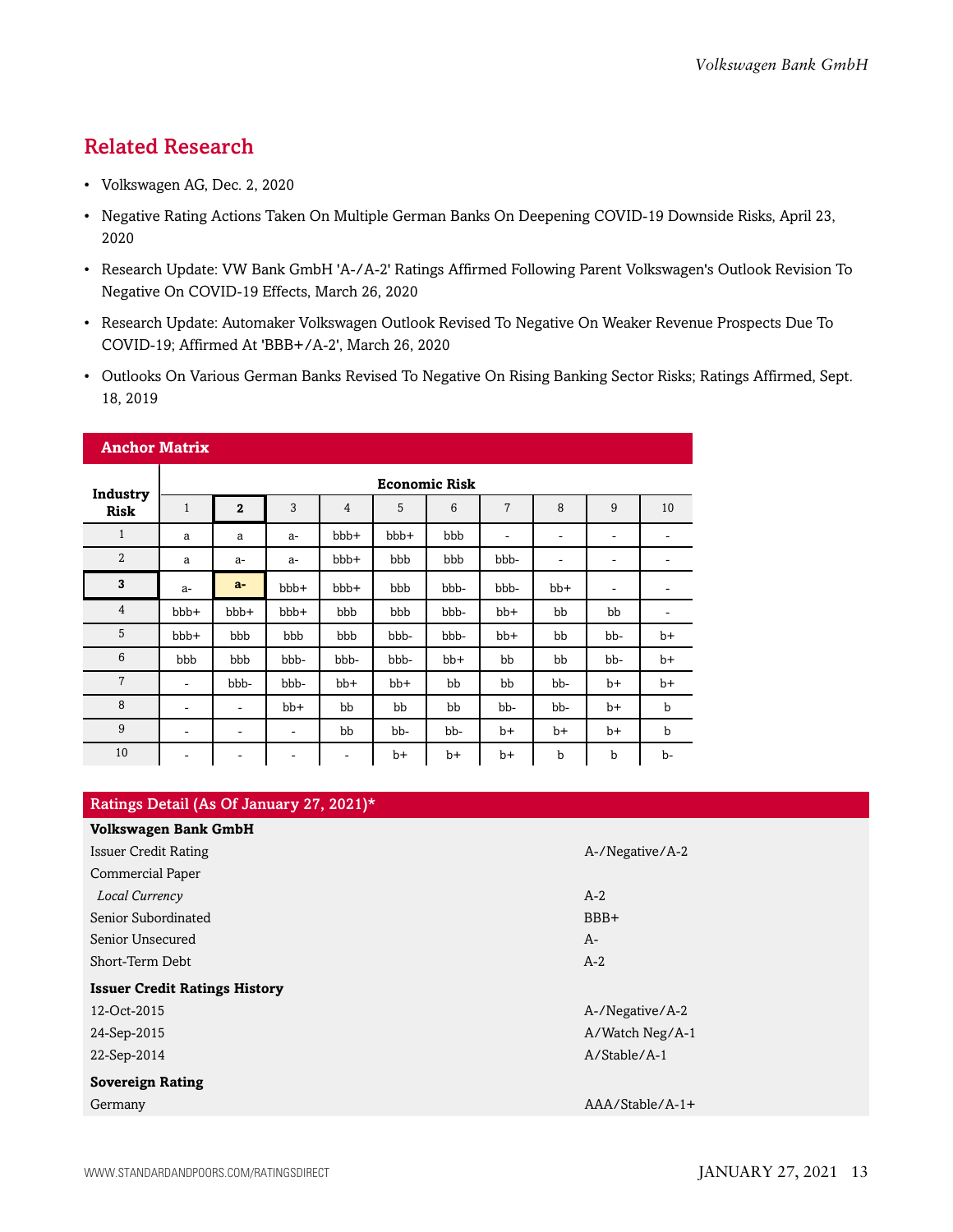| Ratings Detail (As Of January 27, 2021)*(cont.) |                   |  |  |  |  |  |
|-------------------------------------------------|-------------------|--|--|--|--|--|
| <b>Related Entities</b>                         |                   |  |  |  |  |  |
| Banco Volkswagen S.A.                           |                   |  |  |  |  |  |
| <b>Issuer Credit Rating</b>                     |                   |  |  |  |  |  |
| <b>Brazil National Scale</b>                    | brAAA/Stable/--   |  |  |  |  |  |
| Scania AB (publ.)                               |                   |  |  |  |  |  |
| <b>Issuer Credit Rating</b>                     | BBB/Negative/A-2  |  |  |  |  |  |
| Nordic Regional Scale                           | $-/-1K-2$         |  |  |  |  |  |
| South Africa National Scale                     | $zaAAA/--/zaA-1+$ |  |  |  |  |  |
| <b>TRATON SE</b>                                |                   |  |  |  |  |  |
| <b>Issuer Credit Rating</b>                     | BBB/Negative/--   |  |  |  |  |  |
| <b>Volkswagen AG</b>                            |                   |  |  |  |  |  |
| <b>Issuer Credit Rating</b>                     | BBB+/Negative/A-2 |  |  |  |  |  |
| <b>Volkswagen Financial Services AG</b>         |                   |  |  |  |  |  |
| <b>Issuer Credit Rating</b>                     | BBB+/Negative/A-2 |  |  |  |  |  |
| Volkswagen Finans Sverige AB                    |                   |  |  |  |  |  |
| <b>Issuer Credit Rating</b>                     |                   |  |  |  |  |  |
| Nordic Regional Scale                           | $-/-/K-1$         |  |  |  |  |  |
| Volkswagen International Belgium S.A.           |                   |  |  |  |  |  |
| <b>Issuer Credit Rating</b>                     | BBB+/Negative/A-2 |  |  |  |  |  |
| Commercial Paper                                |                   |  |  |  |  |  |
| Local Currency                                  | $A-2$             |  |  |  |  |  |

\*Unless otherwise noted, all ratings in this report are global scale ratings. S&P Global Ratings' credit ratings on the global scale are comparable across countries. S&P Global Ratings' credit ratings on a national scale are relative to obligors or obligations within that specific country. Issue and debt ratings could include debt guaranteed by another entity, and rated debt that an entity guarantees.

## **Additional Contact:**

Financial Institutions Ratings Europe; FIG\_Europe@spglobal.com